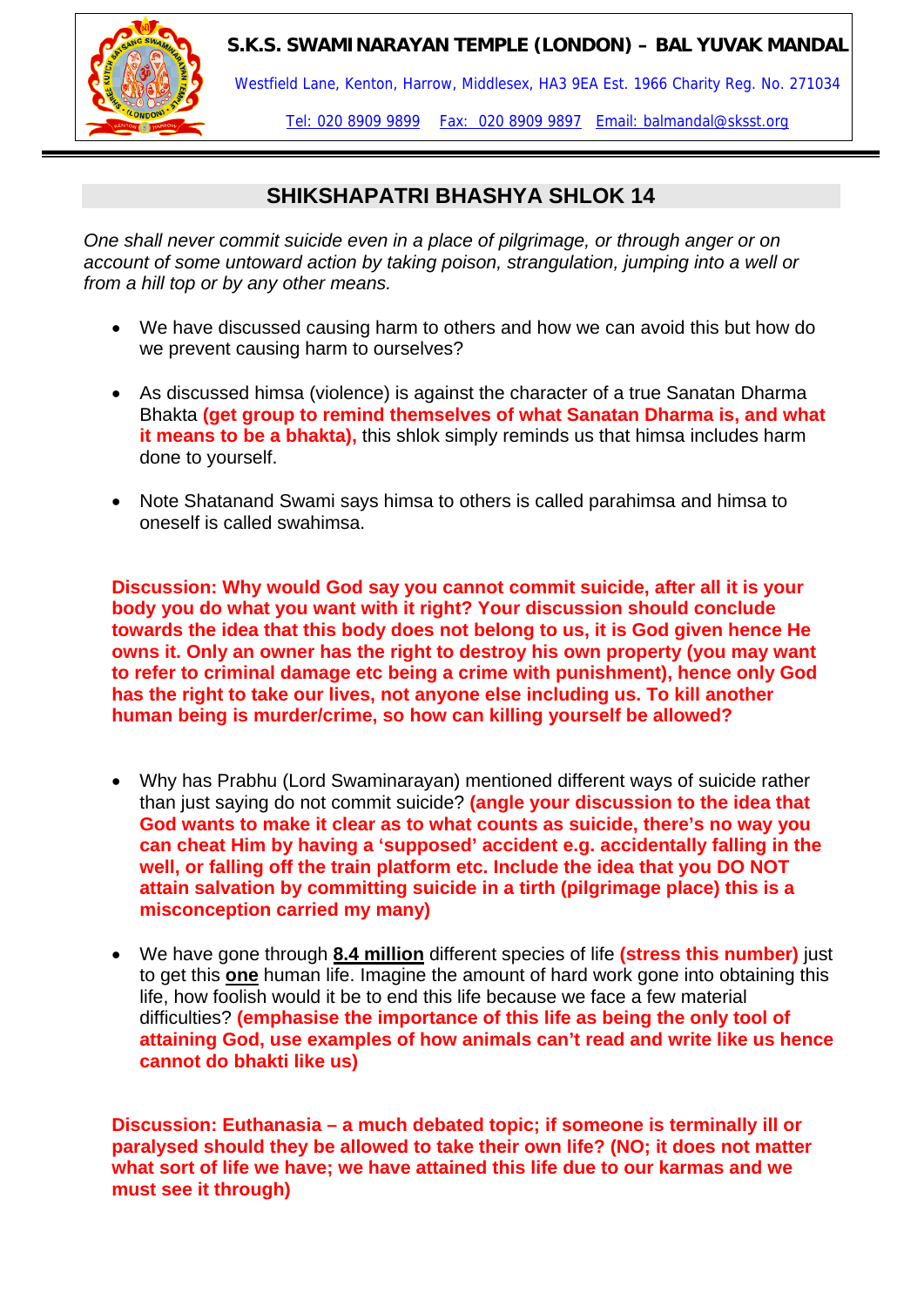

- Every difficulty faced in life is material hence maya (what is maya?); life is a test to see whether we have it in us to attain the ultimate goal; Akshardham. When we have exams we don't say 'it's too hard I'm not going to do them' so why choose the easy way out, when it comes to the test of life? **(Also, if time permits discuss the idea of karma (actions) in the past life and we get sukh/ dukh (happiness/ sadness) according to them).**
- Ramanand Swami gave Sahajanand Swami 2 vows **(what are the vows? recall Uddhav Sampradaya presentation)**, when we are devotees of such a merciful Lord then we will never even have times of hardship, hence the thought of suicide will not even enter our minds.

NOTE: In times of difficulty have firm faith/vishvaas in god and he will definetly help you out in times of hardship. Maharaj is able to break or destroy anything in this world but one thing he cannot break is the firm faith/vishvaas by his devotees onto him. He has helped uncountable devotees in the past who have had firm faith unto him. If he is able to help them, he will for sure help you.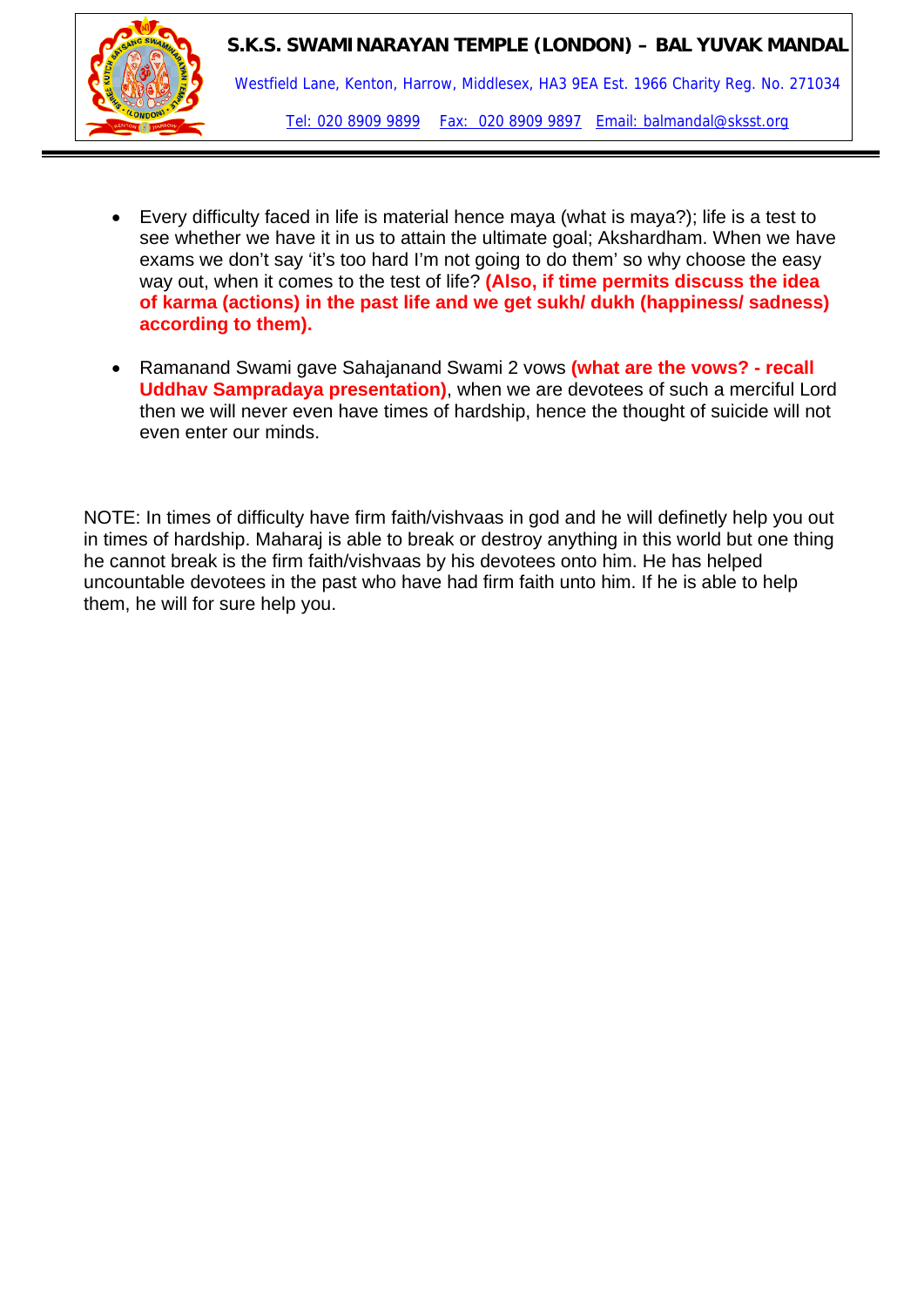

Westfield Lane, Kenton, Harrow, Middlesex, HA3 9EA Est. 1966 Charity Reg. No. 271034

Tel: 020 8909 9899 Fax: 020 8909 9897 Email: balmandal@sksst.org

# **SHIKSHAPATRI BHASHYA SHLOK 15**

*║ One shall never eat meat in a moment of extreme necessity, be it the remains of a sacrifice. Nor should they drink liquor, wine or intoxicating beverages even though it may be an offering to a deity. ║*

• This shlok mentions 2 of our 5 vartmans – Daru and Maati **(What are the 5 vartmans?)** 

### **MAATI**

- Here we have the topic of Ahimsa once again, as discussed in detail before we do not kill ANY jeevs **(what are jeevs?-soul)** for any reason what so ever, including feeding ourselves. (A quick recap of previous shloks may be necessary – include the discussion that God does not accept violent sacrifices).
- There is no point in elaborating much over why we should be vegetarians as most of us are. However, we need to discuss what PURE vegetarianism is which many of us have forgotten today.

'One who offers meat, one who cuts it, one who kills, one who sells, one who purchases, one who cooks/ prepares, one who brings it; all such people are slayers.' – Manusmriti

• Even using the same utensils e.g. pots, pans, plates, cutlery in which meat was once cooked is the same as eating meat, no matter how clean they are.

Did you know…?

- Einstein, Pythagoras, Lisa Kudrow, De Vinci, Socrates and Newton were all vegetarians.
- De Vinci even said 'He who does not value life, does not deserve it'
- 90% of vegetarians have never seen a doctor
- It is more expensive to produce meat producing 1lb of meat costs the same as producing 16lbs of grain.
- Huge water wastage to grow 1lb of wheat, 60lbs of water is used; to produce 1lb of meat anywhere between 2,500lbs-600lbs are used.

Our body is a temple in which Maharaj resides; it has no place for meat. 'You are what you eat' (jevu ann tevu mann) – **Discuss**, include beast like behaviour.

- Aahaar (behaviour)
- Vihaar
- Vichaar (thoughts)

Swatik (pure) aahaar and vichaar bring you closer to God.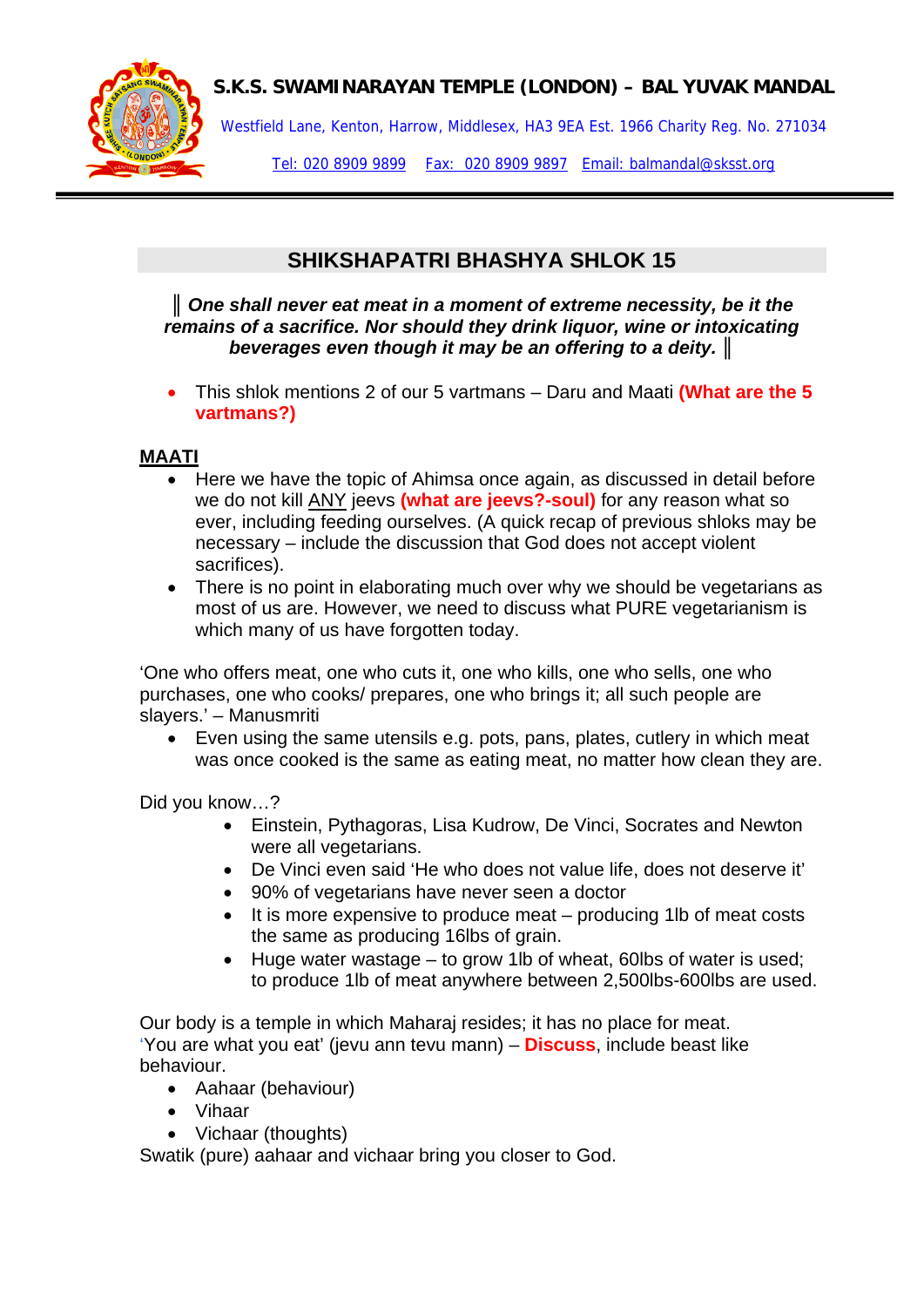

Westfield Lane, Kenton, Harrow, Middlesex, HA3 9EA Est. 1966 Charity Reg. No. 271034

Tel: 020 8909 9899 Fax: 020 8909 9897 Email: balmandal@sksst.org

#### Eating out **(Note: HUGE emphasis should be made on this part of the discussion as this is our weakest point in Kaliyug)**

- Same utensils are used
- Hands are not washed when chefs prepare meat dishes and then vegetarian dishes etc.

The amount of 'paap' we get from eating meat (in the above definition sense) is immense. For example, split a rai (mustard seed) into 12. Just eating meat the size of one section of this rai will gain you 12,000 births of a dog!

## **DARU**

The second half of the shlok discusses daru; a major problem for us living as young people in a society where to drink and get 'hammered' is a social trend. Little do we think that this lifestyle will lead us to a life of greed, poverty, ignorance, ill health and ultimately a painful early death.

'The acts of killing a Brahmin, drinking alcohol, stealing and association with a Guru's wife are great sins (Mahapaaps). Even those who associate with these types of people are great sinners.' – Manusmriti

If daru is this bad then obviously no deity will accept such an offering!

What is Daru? **(Discuss intoxicants such as drugs, caffeine etc as well, they are all included in Daru)** 

#### **18 bad habits/ addictions of man – Manu:**

10 of these evolve from kaam (lust):

- Hunting
- Gambling
- Sleeping during the day
- Slandering of others
- Relations with other women
- Intoxicants
- 3 types of desire for musical instruments
- donating in vain

8 of these evolve from krodha (anger)

- wickedness
- rash thoughtless actions
- maliciousness
- begrudging
- envy
- wasteful spending
- harsh words
- harsh judgment

**Why do people drink Daru?**